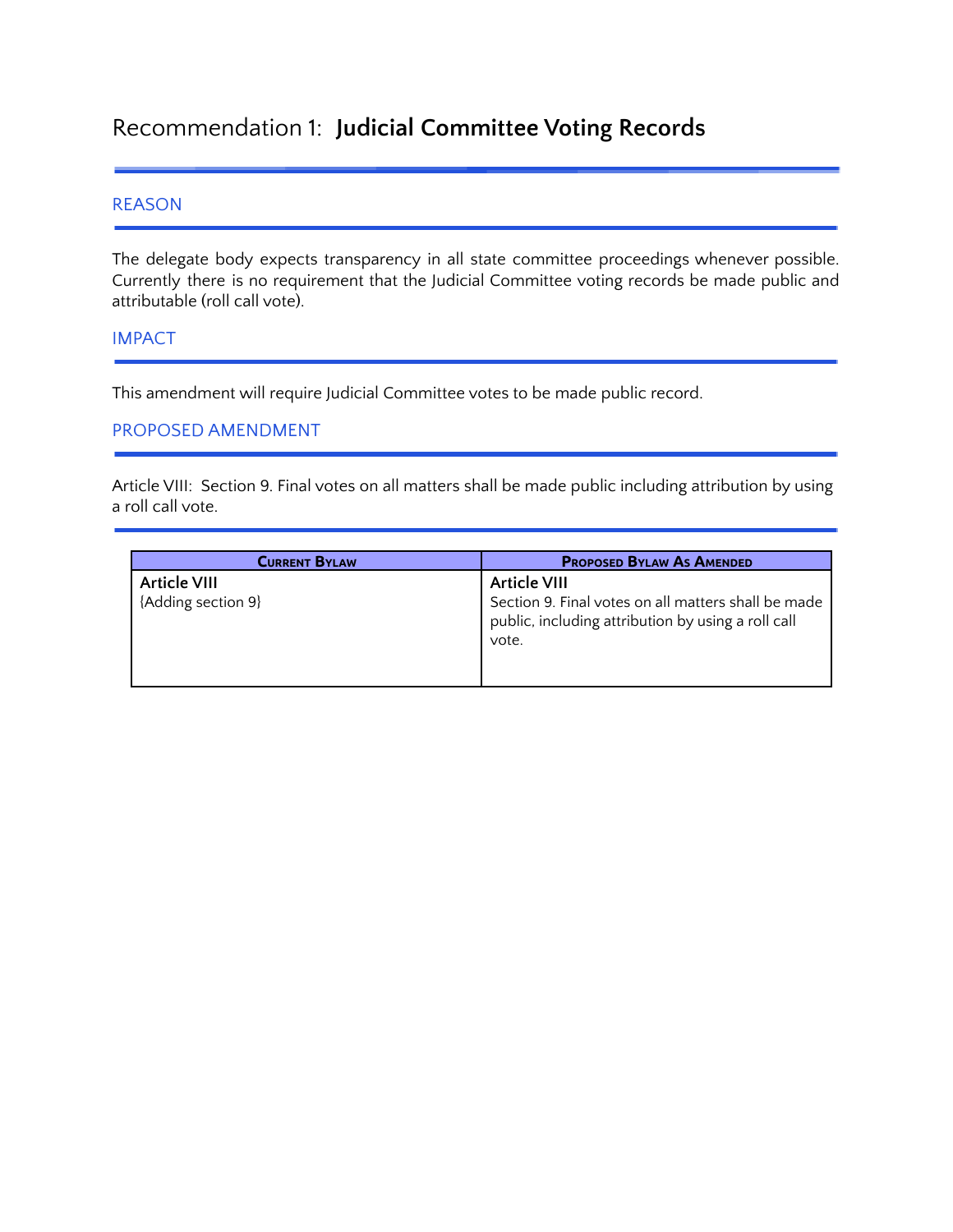# Recommendation 2: **Advanced Notice**

#### REASON

Delegates need advance notice of substantial amendments to the Rules of Appellate Procedure that will be presented at convention.

#### IMPACT

This amendment requires any proposed substantive changes to the Rules of Appellate Procedure, to be submitted to the State Secretary at least forty-five (45) days prior to convention.

#### PROPOSED AMENDMENT

Article VIII Section 6: The Judicial Committee shall use the most recent edition of the 2021 OKLP Judicial Committee Rules of Appellate Procedure unless and until it submits to the State Convention new proposed rules to be adopted by the delegates at which are adopted by a fifty-percent-plus-one (50% + 1) majority approval of that State Convention. Such proposed rules shall be submitted to the State Secretary no less than forty-five (45) days prior to convention for publication.

| <b>CURRENT BYLAW</b>                                                                                                                                                                                                                                                                                   | <b>PROPOSED BYLAW AS AMENDED</b>                                                                                                                                                                                                                                                                                                                                                  |
|--------------------------------------------------------------------------------------------------------------------------------------------------------------------------------------------------------------------------------------------------------------------------------------------------------|-----------------------------------------------------------------------------------------------------------------------------------------------------------------------------------------------------------------------------------------------------------------------------------------------------------------------------------------------------------------------------------|
| <b>Article VIII</b>                                                                                                                                                                                                                                                                                    | Article VIII                                                                                                                                                                                                                                                                                                                                                                      |
| Section 6. The Judicial Committee shall use the<br>2021 OKLP Judicial Committee Rules of Appellate<br>Procedure unless and until it submits to the State<br>Convention new proposed rules which are<br>adopted by a fifty-percent-plus-one $(50\% + 1)$<br>majority approval of that State Convention. | Section 6: The Judicial Committee shall use the<br>most recent edition of the OKLP Judicial<br>Committee Rules of Appellate Procedure until it<br>submits new proposed rules to be adopted by<br>the delegates at State Convention. Such<br>proposed rules shall be submitted to the State<br>Secretary no less than forty-five (45) days prior<br>to convention for publication. |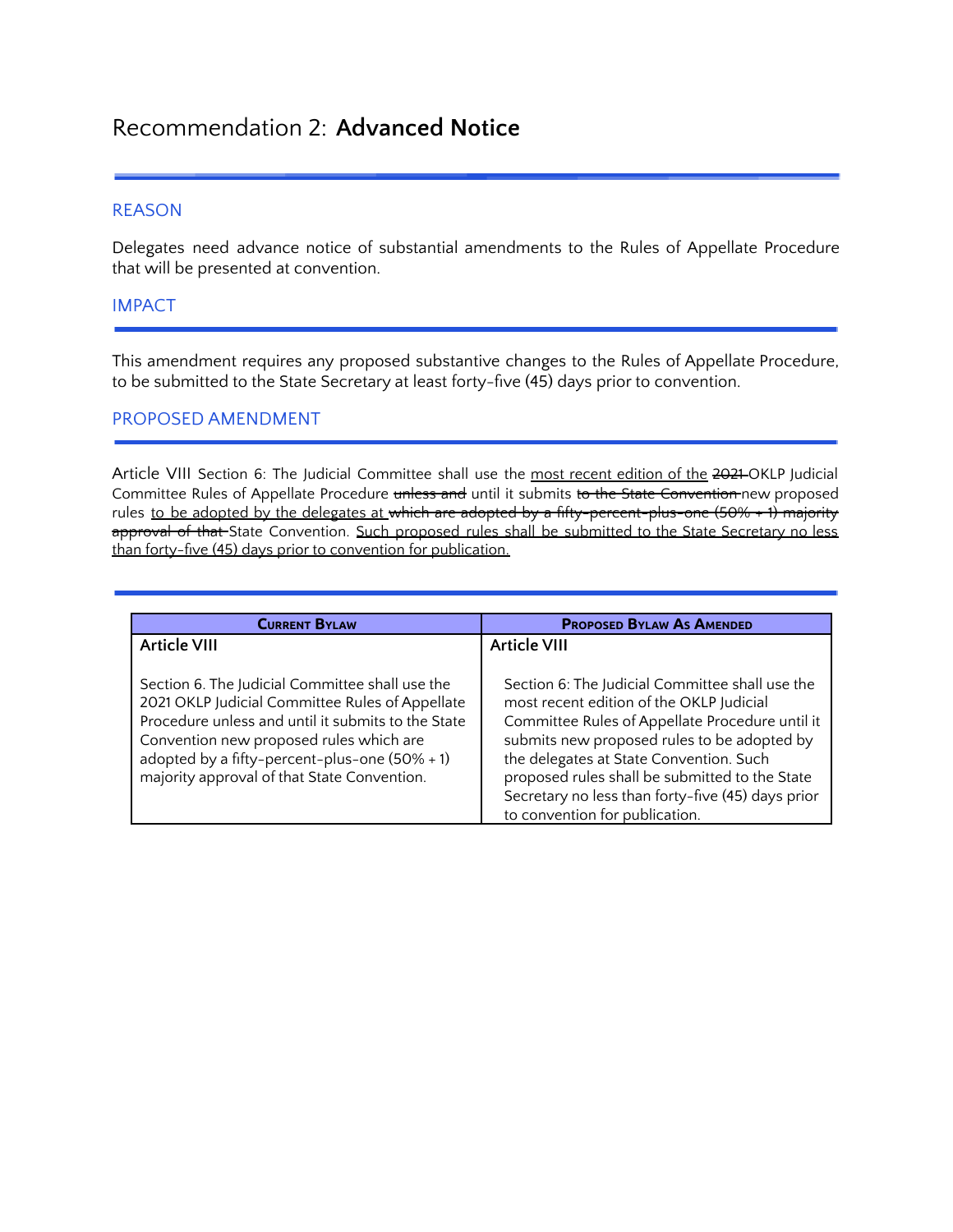# Recommendation 3: **Amendment of Bylaws**

#### REASON

Delegates need advance notice of substantial amendments to the Bylaws that will be presented at convention.

#### IMPACT

This amendment requires any proposed substantive changes to the Bylaws to be submitted to the State Secretary at least thirty (30) days prior to convention.

#### PROPOSED AMENDMENT

Article IV, Section 1: H. Unless otherwise stated in these Bylaws, substantive amendments to the Bylaws shall be submitted to the State Secretary no less than thirty (30) days prior to convention for publication.

| <b>CURRENT BYLAW</b>              | <b>PROPOSED BYLAW AS AMENDED</b>                                                                                                                                                                                     |
|-----------------------------------|----------------------------------------------------------------------------------------------------------------------------------------------------------------------------------------------------------------------|
| <b>Article IV</b>                 | Article IV                                                                                                                                                                                                           |
| {Adding paragraph H to Section 1} | Section 1: H. Unless otherwise stated in these<br>Bylaws, substantive Amendments to the Bylaws<br>shall be submitted to the State Secretary no less<br>than thirty (30) days prior to convention for<br>publication. |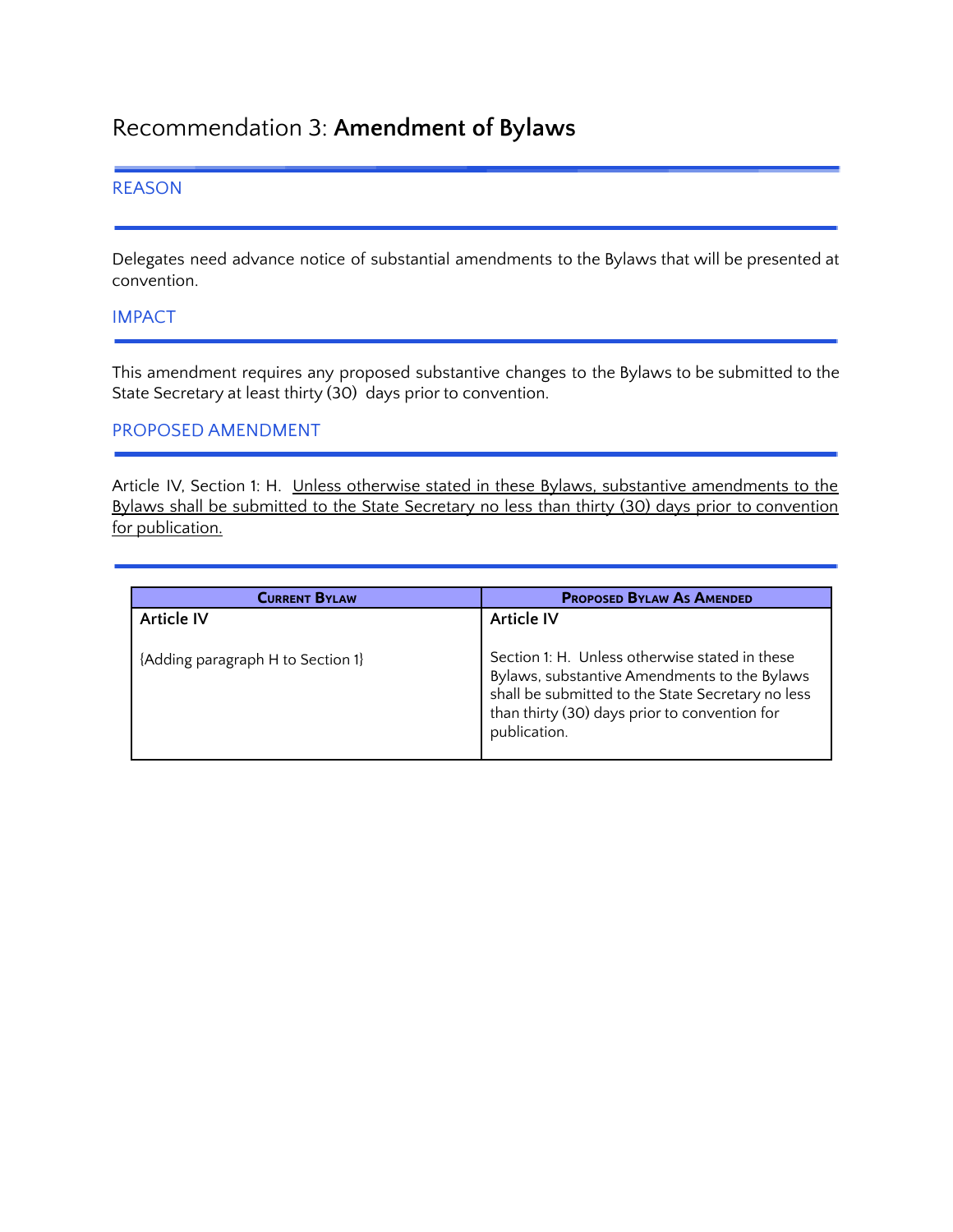# Recommendation 4: **Removal of Certain Requirements**

#### REASON

Certain reporting requirements found in the Bylaws affect only the operation of the State Executive Committee and are better codified in Standing Rules or a "Policy & Procedures Manual".

#### IMPACT

This amendment gives the State Executive Committee the ability to change its own reporting requirements for certain members of the committee rather than burden the Bylaws.

#### PROPOSED AMENDMENT

Article VII Section 5: At-Large Representatives, in addition to being available to all Members, shall under the direction of and in coordination with the Chair and Vice Chair assist in the achievement of the Party's Purpose as stated in Article II of these Bylaws, Each At-Large Representative shall submit to the Secretary seven (7) days prior to each regular meeting a written report of all activities related to the responsibilities with which the person has been charged in accordance with one of the following roles:

Section 6. Each Regional Representative shall submit to the Secretary a written report of all activities within that person's region seven (7) days prior to each regular meeting.

| <b>CURRENT BYLAW</b>                                                                                                                                                                                                                                                                                                                                                                                                                                                                                                                                                              | <b>PROPOSED BYLAW AS AMENDED</b>                                                                                                                                                                                                                                                                                                                                                                                                                                                              |
|-----------------------------------------------------------------------------------------------------------------------------------------------------------------------------------------------------------------------------------------------------------------------------------------------------------------------------------------------------------------------------------------------------------------------------------------------------------------------------------------------------------------------------------------------------------------------------------|-----------------------------------------------------------------------------------------------------------------------------------------------------------------------------------------------------------------------------------------------------------------------------------------------------------------------------------------------------------------------------------------------------------------------------------------------------------------------------------------------|
| <b>Article VII</b>                                                                                                                                                                                                                                                                                                                                                                                                                                                                                                                                                                | <b>Article VII</b>                                                                                                                                                                                                                                                                                                                                                                                                                                                                            |
| Section 5. At-Large Representatives, in addition<br>to being available to all Members, shall under the<br>direction of and in coordination with the Chair<br>and Vice Chair assist in the achievement of the<br>Party's Purpose as stated in Article II of these<br>Bylaws. Each At-Large Representative shall<br>submit to the Secretary seven (7) days prior to<br>each regular meeting a written report of all<br>activities related to the responsibilities with<br>which the person has been charged in<br>accordance with one of the following roles:<br>{End of Section 5} | Section 5. At-Large Representatives, in addition<br>to being available to all Members, shall under the<br>direction of and in coordination with the Chair<br>and Vice Chair assist in the achievement of the<br>Party's Purpose as stated in Article II of these<br>Bylaws, related to the responsibilities with which<br>the person has been charged in accordance with<br>one of the following roles:<br>{Unchanged to end of Section 5}<br>{Strike Section 6 in its entirety and renumber} |
| Section 6. Each Regional Representative shall<br>submit to the Secretary a written report of all<br>activities within that person's region seven (7)<br>days prior to each regular meeting.                                                                                                                                                                                                                                                                                                                                                                                       |                                                                                                                                                                                                                                                                                                                                                                                                                                                                                               |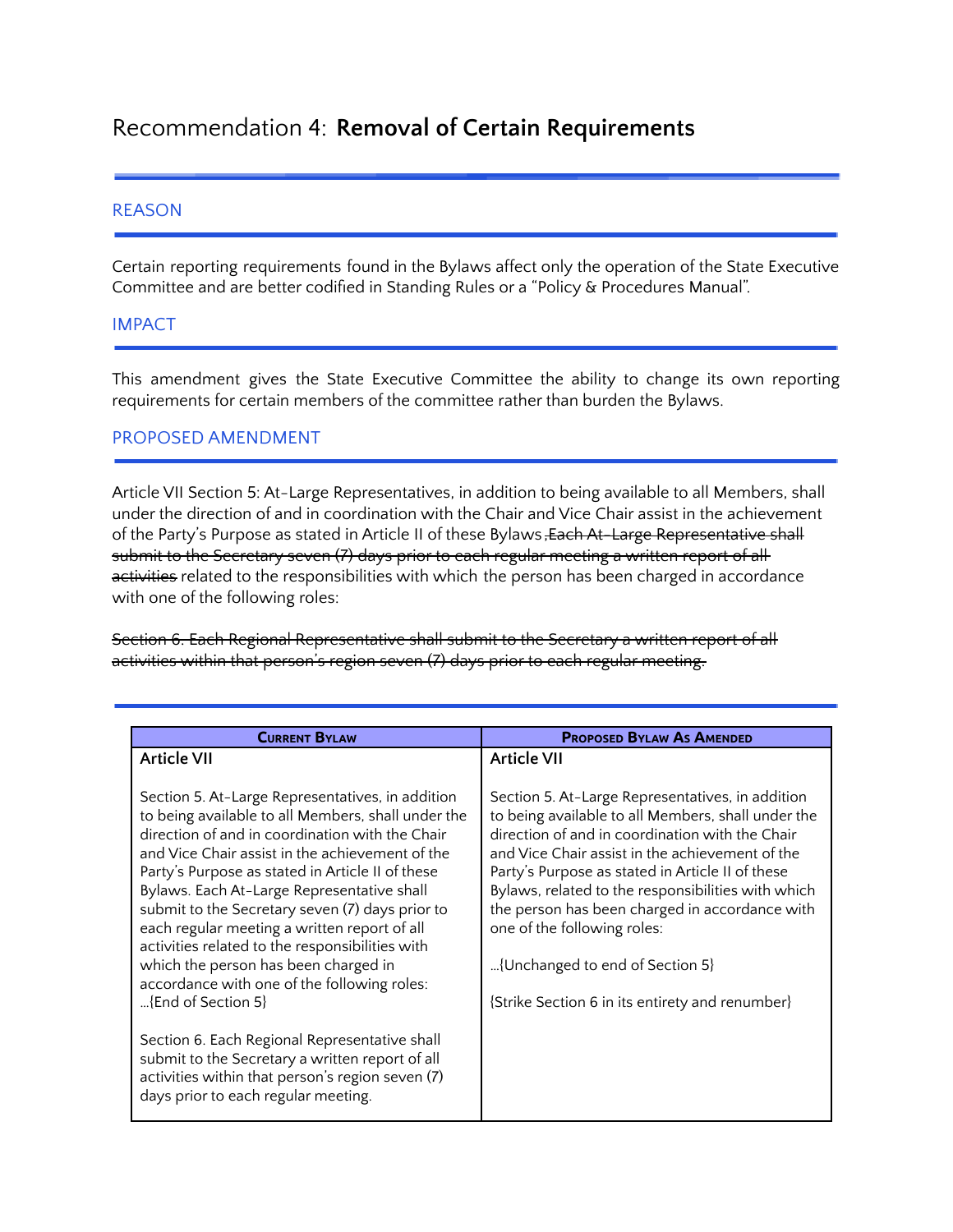### Recommendation 5: **Other Committees**

#### REASON

The Bylaws and Platform Committee (formerly "Rules Committee") was moved last term under Permanent Organization and given its own article. For clarification and proper formatting, we intend to simplify the bylaws by moving the Bylaws and Platform Committee into the Other Committees section, where it was listed prior to the 2021 convention.

#### IMPACT

Moving Bylaws/Platform back under "Other Committees" simply puts it back to the old structure from 2020. No functional changes are being made.

#### PROPOSED AMENDMENT

Article VI Section 4: The permanent organization of the OKLP shall consist of an at-large governing body known as the State Executive Committee, a Judicial Committee, a Bylaws & Platform Committee, and County Affiliates represented by seven (7) Regional Committees

#### **Article XII: Bylaws and Platform Committee**

(Strike entire section)

#### **Article XIII: Other Committees**

Section 4. The Bylaws and Platform Committee will be composed of the State Chair and four (4) Members elected by the Delegates at the State Convention to serve until adjournment of the subsequent State Convention and who have not been elected to the State Executive Committee for the same term. The State Chair shall have the option to appoint a Member who has served on at least two (2) previous OKLP Bylaws Committees (formerly "Rules") to serve as the Chair's designee. Neither the State Chair nor that person's designee may vote except in the case of a tie. The committee shall choose its own chair from the four (4) elected members. Vacancies on this committee occurring after the State Convention shall be appointed by the State Chair with the approval of the State Executive Committee. The Bylaws and Platform Committee shall prepare and present to the State Executive Committee, no later than forty-five (45) days prior to the subsequent State Convention, a document for publication containing any proposed amendments to the existing Bylaws and Platform. Such document shall contain any proposed changes, related existing wording in the Bylaws, the effect of the proposed changes, and any committee opinions in support or opposition.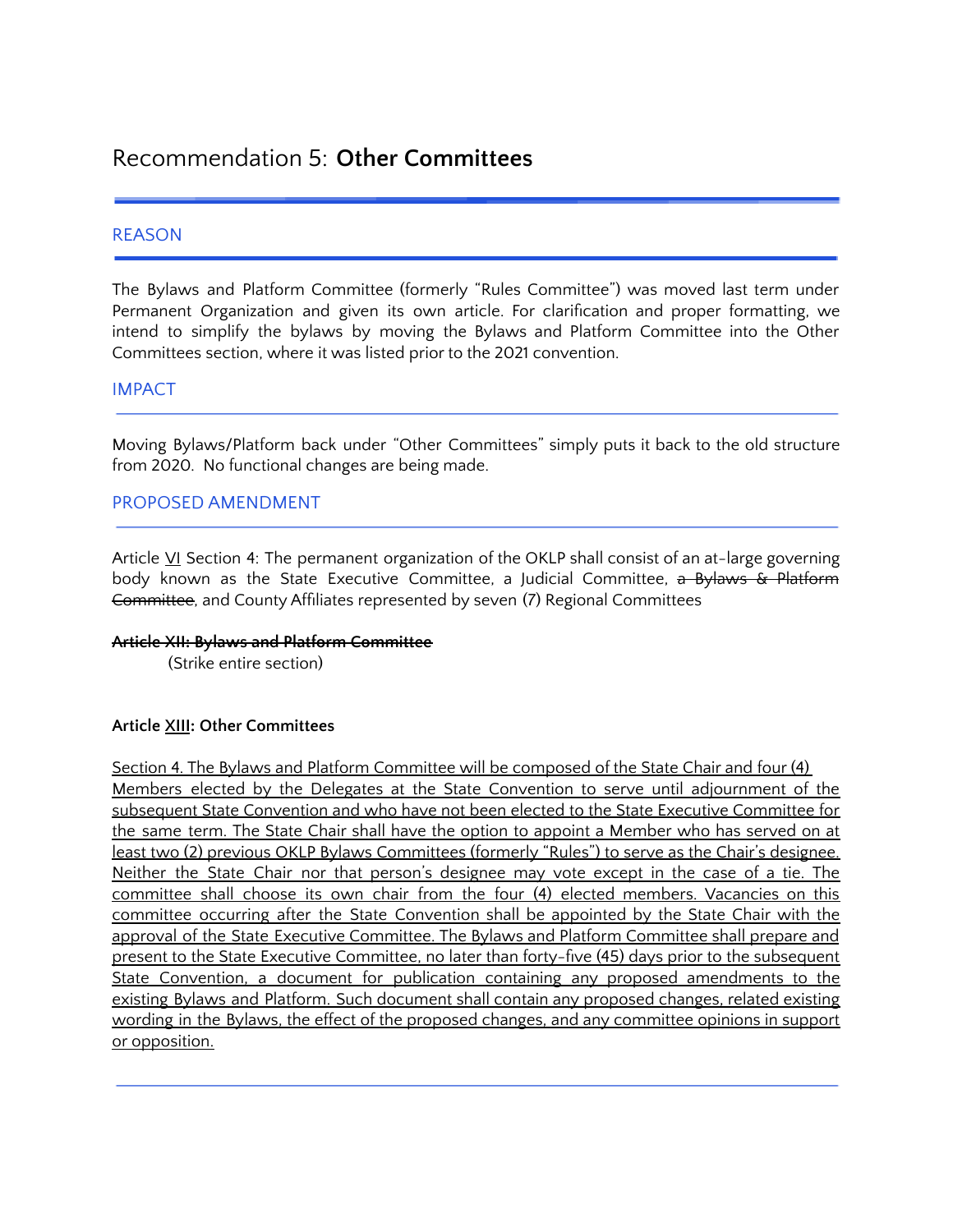| <b>CURRENT BYLAW</b>                                                                                                                                                                                                                                                                                                                            | <b>PROPOSED BYLAW AS AMENDED</b>                                                                                                                                                                                                           |
|-------------------------------------------------------------------------------------------------------------------------------------------------------------------------------------------------------------------------------------------------------------------------------------------------------------------------------------------------|--------------------------------------------------------------------------------------------------------------------------------------------------------------------------------------------------------------------------------------------|
| Article VI: Permanent Organization                                                                                                                                                                                                                                                                                                              | Article VI: Permanent Organization                                                                                                                                                                                                         |
| Section 1. The permanent organization of the<br>OKLP shall consist of an at-large governing body<br>known as the State Executive Committee, a<br>Judicial Committee, a Bylaws & Platform<br>Committee, and County Affiliates represented by<br>seven (7) Regional Committees                                                                    | Section 1. The permanent organization of the<br>OKLP shall consist of an at-large governing<br>body known as the State Executive Committee,<br>a Judicial Committee, and County Affiliates<br>represented by seven (7) Regional Committees |
| <b>Article XII</b><br>Section 1. The Bylaws and Platform Committee<br>will be composed of the State Chair and four (4)<br>Members elected by the Delegates at the State<br>Convention to serve until adjournment of the<br>subsequent State Convention and who have not<br>been elected to the State Executive Committee<br>{to end of section} | <b>Article XII</b><br>{Strike the entirety of Article XII and move<br>the previous Article XII section 1 to Section 4<br>under current Article XIII (Other committees)<br>and renumber as needed.}                                         |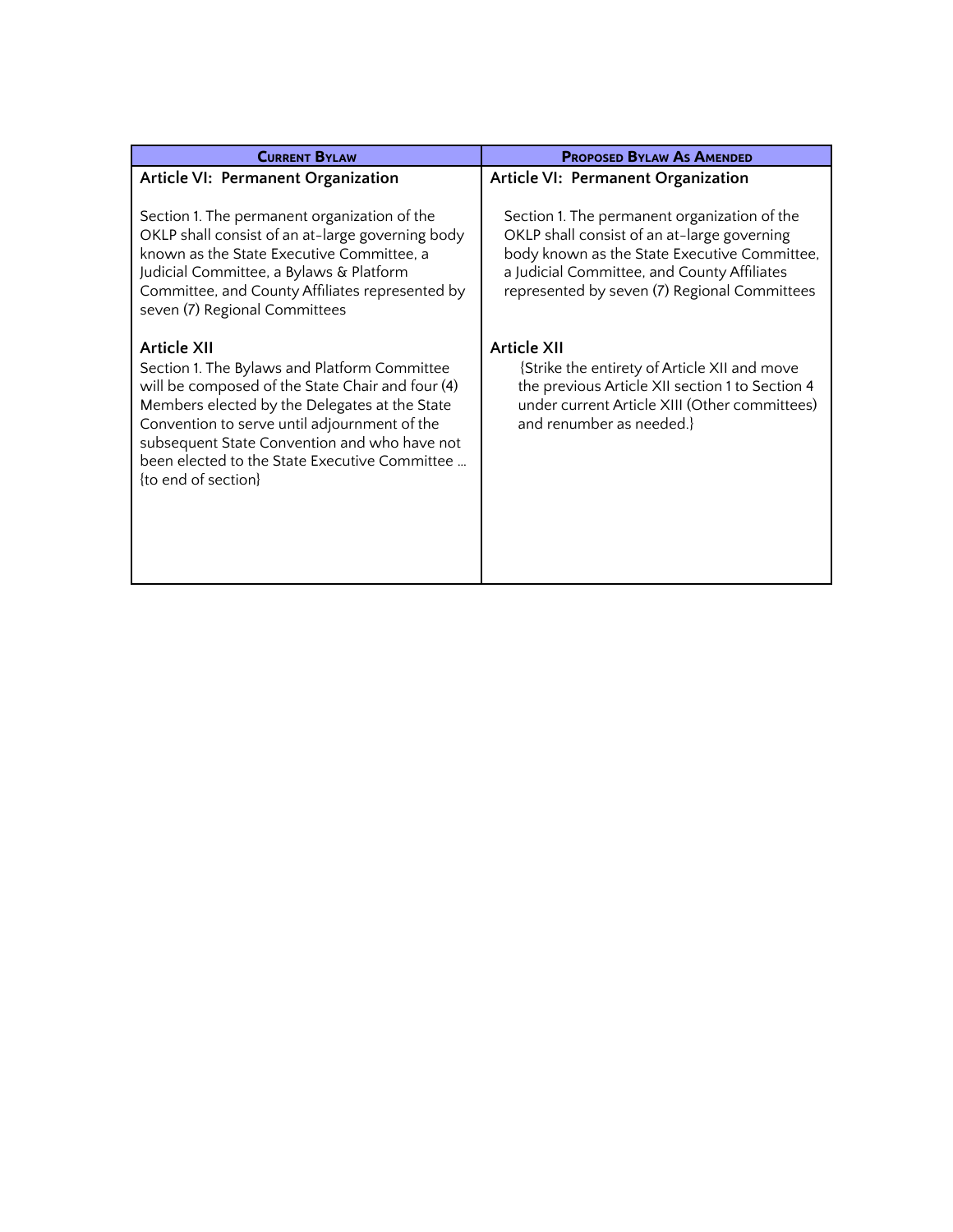## Recommendation 6: **Article VII: State Executive Committee**

#### REASON

In light of the issues surrounding the vacancies of our own board and those of the Libertarian National Committee, the members of the Platform and Bylaws Committee felt it best to tighten up the language in our own bylaws to give guidance for matters concerning the State Executive Committee. The current bylaws do not allow for the suspension or removal from office of elected members within the OKLP with or without cause. The language concerning vacancies in regards to the Chair is also not very clear. We also propose taking out redundant and extraneous language in Section 8.

#### IMPACT

Sections 9 and 10 are being added to address any scenario whereby an elected Officer, At-Large Representative, Regional Representative, or other Member elected to a position within the OKLP is suspended and recommended for removal from office. This also clarifies how vacancies are handled in most cases. There are also a few minor changes for ease of reading and one grammatical oversight that is corrected. Titles were added back to each section for searching purposes. The non-substantive changes are not reflected in the synopsis below but are in the amended language in the following table.

#### PROPOSED AMENDMENTS

- Section 3. Elections. During odd-numbered years, Officers and At-Large Representatives shall be elected at the State Convention held in odd numbered years. Officers and At-Large Representatives so elected shall take office upon final adjournment of the State Convention at which they are elected and serve thereafter until the final adjournment of the next State Convention held in an odd-numbered year shall assume office at the close of the convention at which they are elected, and shall serve until the close of the next convention held in an odd-numbered year and until their respective successor is elected.
- Section 4. A. 10. Shall assign and perform and/or delegate the various duties of the Vice Chair in the absence of that Officer until a successor is chosen by the State Executive Committee or State Convention as per Article VII, Section 7C of these Bylaws;
- Section 4. B. 1. Shall assign and perform and/or delegate the various duties of the State Chair in the absence of the Chair and/or until a successor is chosen by the State Executive Committee or State Convention as per Article VII, Section 7C of these Bylaws;

#### Section 7. Vacancies

B. In the event of the temporary inability of the Chair to perform the duties of that office, said duties shall fall upon the Vice Chair. Should an At-Large Representative or Officer other than the Chair be temporarily unable or fail to fulfill their duties or fail to attend two or more consecutive meetings, that office or position may be vacated for a period of no more than ninety (90) days or until the next State Convention, whichever is sooner.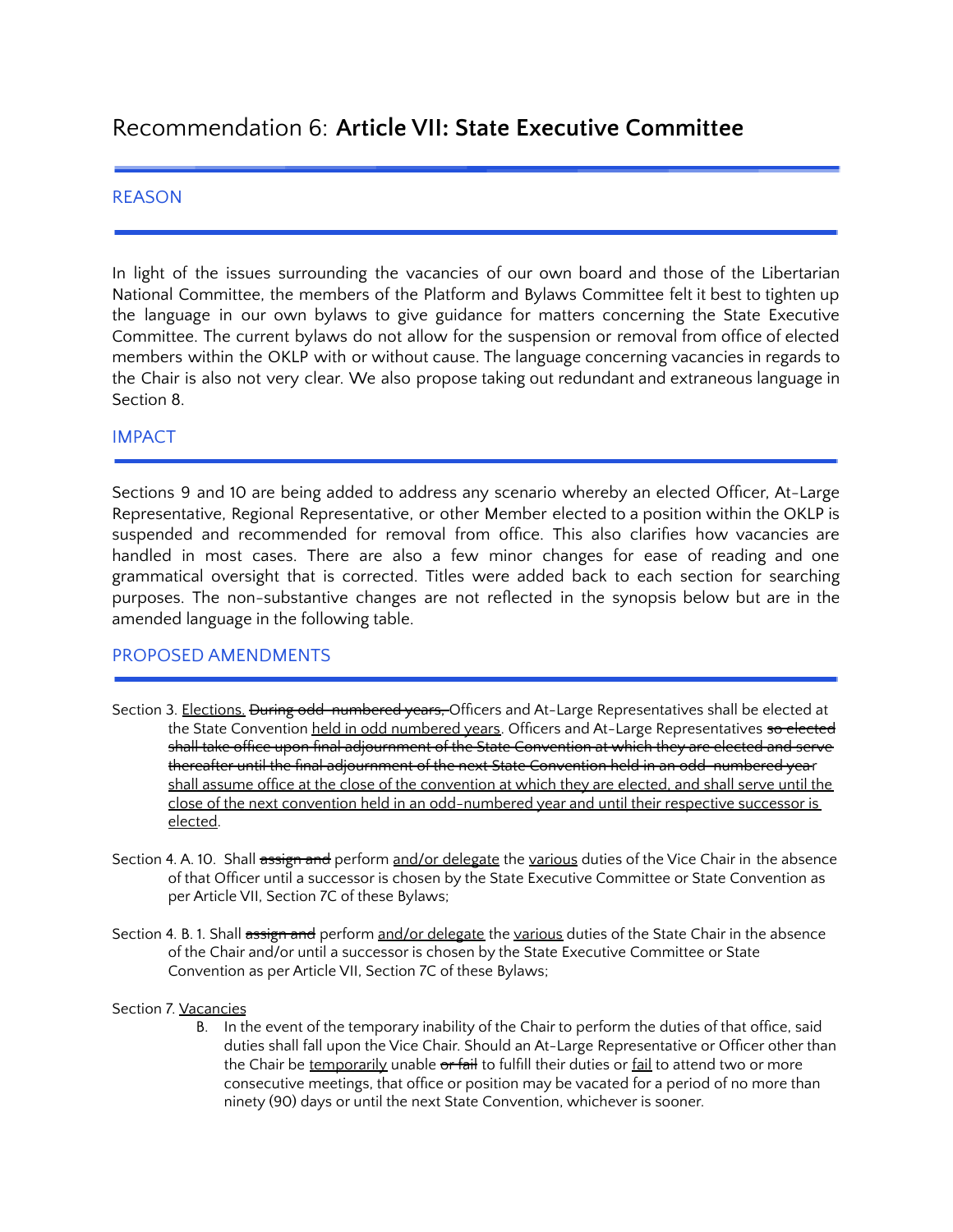C. If an Officer, including the Chair, or At-Large Representative resigns or cannot act or serve (except for a temporary period),  $or$  abandons their office or seat by refusing to serve,  $or$ </u></u> shall have been suspended for cause per these Bylaws, the State Executive Committee may by a two-thirds (⅔) vote appoint a Member to serve in that position and fulfill the duties required of that position in accordance with these Bylaws. Such appointments shall be to complete the term of the office or seat vacated unless a Convention meets sooner, in which case a new election shall be held for any position so filled. Appointments to fill State Executive Committee vacancies shall take effect upon the close of the State Executive Committee or meeting wherein the appointment is confirmed. The State Executive Committee may defer to the will of those Delegates duly credentialed at the previous State Convention by issuing a poll for the election of another Member to serve in the vacated role.

Section 8. Voting Requirements. A two-thirds (⅔) majority vote of the eligible positions on the State Executive Committee shall be required to pass the following:

- A. Suspension, censure, or removal from office any Party Officer, State Executive Committee member, Libertarian National Committee representative, *ad hoc* or other non-elected committee member, or any County Committee member;
- B. Reinstatement of a County Committee member;

Section 9. Suspension. Any Officer. At-Large Representative. Regional Representative, or any Member elected to serve on any committee within the OKLP may be suspended by a two-thirds (⅔) vote of the entire State Executive Committee for any of the following causes:

- A. Continued, gross, or willful neglect of the duties of the office, which, in part include duties of care, loyalty, and diligence, in addition to fiduciary duty.
- B. Actions that intentionally violate the Bylaws or Standing Rules of the Party.
- C. Failure to comply with the proper direction given by the body or the State Executive Committee.
- D. Failure or refusal to disclose necessary information on matters of OKLP business.
- E. Unauthorized expenditures, signing of checks, or misuse of OKLP funds.
- F. Misrepresentation of the OKLP and its officers to outside persons.
- G. Actions that directly violate the Statement of Principles or the Non-Aggression Principle.

Section 10. Removal From Office. In the event an Officer, At-Large Representative, Regional Representative, or any elected committee member within the OKLP is suspended, the Executive Committee shall within ten (10) days of a suspension hold a Special Meeting to appoint an Investigative Committee.

A. The Investigative Committee

1. The Investigative Committee shall consist of no less than three Members, who shall have been a Member of the OKLP for at least two years, attended at least two conventions, and are not current members of either the Executive Committee or Judicial Committee.

2. The Investigative Committee shall report its findings to the Executive Committee within thirty (30) days of being appointed.

3. Nothing in this section shall be construed as prohibiting the Investigative Committee from seeking outside expertise not to exceed a cost specified by the State Executive Committee in the annual budget.

- B. The suspended Officer, At-Large Representative, Regional Representative, or elected committee member may seek an appeal to the suspension in a separate proceeding.
- C. If upon review of the Investigative Committee's petition, the Executive Committee rules there is not sufficient cause for removal, the suspension will be lifted.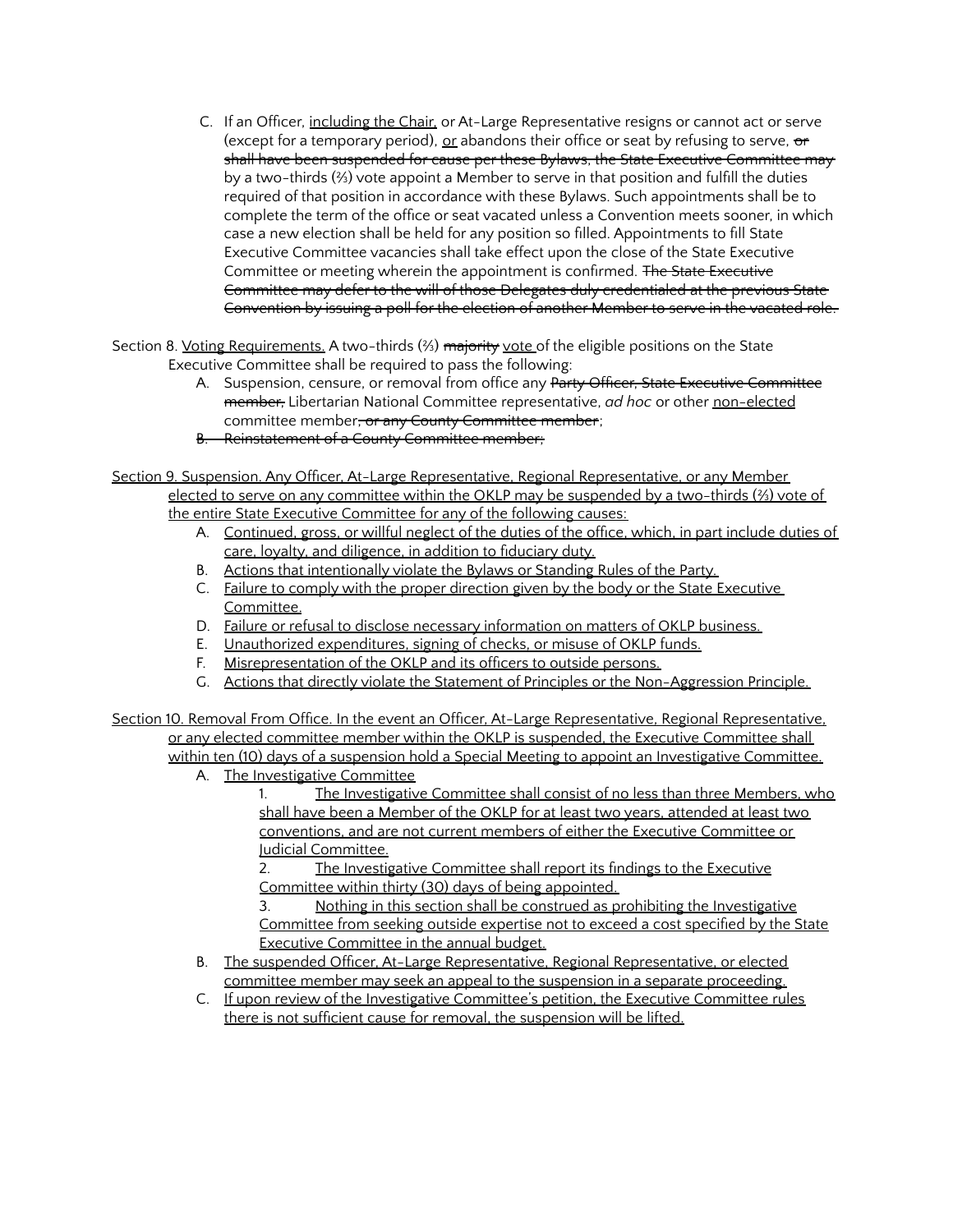| <b>CURRENT BYLAW</b>                           | <b>PROPOSED BYLAW AS AMENDED</b>              |
|------------------------------------------------|-----------------------------------------------|
| <b>Article VII: State Executive Committee</b>  | <b>Article VII: State Executive Committee</b> |
|                                                |                                               |
| Section 3. During odd-numbered years, Officers | Section 3. Elections. Officers and At-Large   |
| and At-Large Representatives shall be          | Representatives shall be elected at the       |
| elected at the State Convention. Officers      | State Convention held in odd numbered         |
| and At-Large Representatives so elected        | years. Officers and At-Large                  |
| shall take office upon final adjournment       | Representatives shall assume office at        |
| of the State Convention at which they are      | the close of the convention at which they     |
| elected and serve thereafter until the         | are elected, and shall serve until the        |
| final adjournment of the next State            | close of the next convention held in an       |
| Convention held in an odd-numbered             | odd-numbered year and until their             |
| year.                                          | respective successor is elected.              |
|                                                | Section 4. {unchanged}                        |
| Section 4. {unchanged}                         | A. {1-9 unchanged}                            |
| A. {1-9 unchanged}                             | 10. Shall perform and/or delegate             |
| 10. Shall assign and perform the               | the various duties of the Vice                |
| duties of the Vice Chair in the                | Chair in the absence of that                  |
| absence of that Officer until a                | Officer until a successor is                  |
| successor is chosen by the State               | chosen by the State Executive                 |
| Executive Committee or State                   | Committee or State Convention                 |
| Convention as (per Article VII,                | as (per Article VII, Section 7C) of           |
| Section 7C) of these Bylaws;                   | these Bylaws;                                 |
| В.<br>{unchanged}                              | В.<br>{unchanged}                             |
| Shall assume and perform the                   | Shall perform and/or delegate<br>$1_{\cdot}$  |
| 1.<br>duties of the State Chair in the         | the various duties of the State               |
| absence of the Chair and/or until              | Chair in the absence of the Chair             |
| a successor is chosen by the                   | and/or until a successor is                   |
| State Executive Committee or                   | chosen by the State Executive                 |
| State Convention as per (Article               | Committee or State Convention                 |
| VII, Section 7C) of these Bylaws;              | as per (Article VII, Section 7C) of           |
| Section 7. Vacancies                           | these Bylaws;                                 |
| In the event of the temporary<br>В.            | Section 7. Vacancies                          |
| inability of the Chair to perform              | In the event of the temporary<br>В.           |
| the duties of that office, said                | inability of the Chair to perform the         |
| duties shall fall upon the Vice                | duties of that office, said duties shall      |
| Chair. Should an At-Large                      | fall upon the Vice Chair. Should an           |
| Representative or Officer other                | At-Large Representative or Officer            |
| than the Chair be unable or fail               | other than the Chair be temporarily           |
| to fulfill their duties or to attend           | unable to fulfill their duties or fail to     |
| two or more consecutive                        | attend two or more consecutive                |
| meetings, that office or position              | meetings, that office or position may         |
| may be vacated for a period of                 | be vacated for a period of no more            |
| no more than ninety (90) days or               | than ninety (90) days or until the            |
| until the next State Convention,               | next State Convention, whichever is           |
| whichever is sooner.                           | sooner.                                       |
| If an Officer or At-Large<br>C.                | C. If an Officer, including the Chair, or     |
| Representative resigns or cannot               | At-Large Representative resigns or            |
| act or serve (except for a                     | cannot act or serve (except for a             |
| temporary period), abandons                    | temporary period), or abandons their          |
| their office or seat by refusing to            | office or seat by refusing to serve,          |
| serve, or shall have been                      | the State Executive Committee may             |
| suspended for cause per these                  | by a two-thirds (%) vote appoint a            |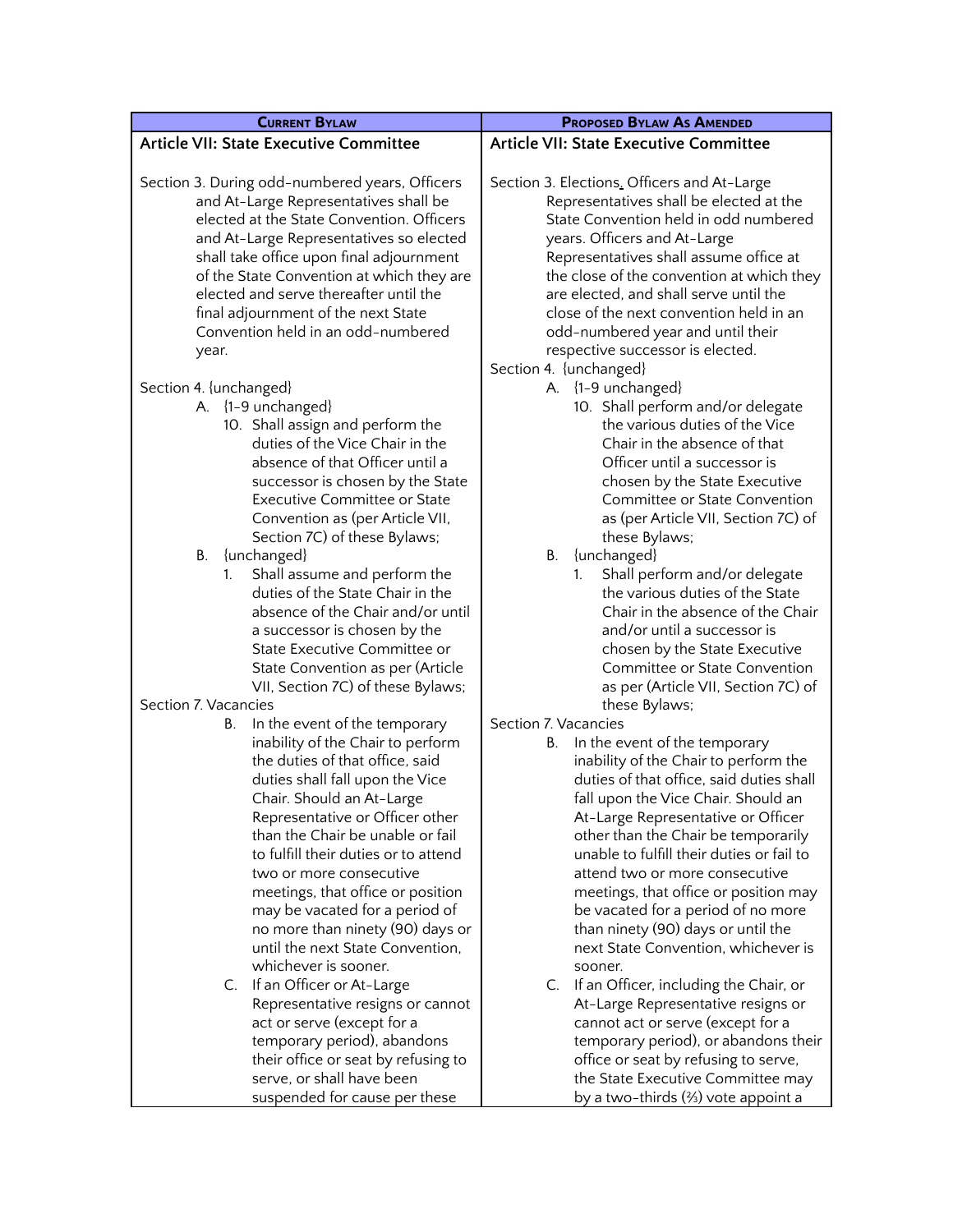Bylaws, the State Executive Committee may by a two-thirds (⅔) vote appoint a Member to serve in that position and fulfill the duties required of that position in accordance with these Bylaws. Such appointments shall be to complete the term of the office or seat vacated unless a Convention meets sooner, in which case a new election shall be held for any position so filled. Appointments to fill State Executive Committee vacancies shall take effect upon the close of the State Executive Committee or meeting wherein the appointment is confirmed. The State Executive Committee may defer to the will of those Delegates duly credentialed at the previous State Convention by issuing a poll for the election of another Member to serve in the vacated role. Section 8. A two-thirds (⅔) majority of the eligible positions on the State Executive Committee shall be required to pass the following: A. Suspension, censure, or removal from office any Party Officer, State Executive Committee member, Libertarian National Committee representative, *ad hoc* or other committee member, or any County Committee member; B. Reinstatement of a County Committee member; C. Endorsing or rescinding its endorsement of any candidate for public office; D. Endorsing or opposing any proposed ballot measure, but rescinding such action shall be considered a normal main motion; E. The annual budget or any financial liability or contractual obligation lasting more than three months; and F. Providing the Party mailing list to

Member to serve in that position and fulfill the duties required of that position in accordance with these Bylaws. Such appointments shall be to complete the term of the office or seat vacated unless a Convention meets sooner, in which case a new election shall be held for any position so filled. Appointments to fill State Executive Committee vacancies shall take effect upon the close of the State Executive Committee or meeting wherein the appointment is confirmed.

Section 8. Voting Requirements. A two-thirds (⅔) majority of the eligible positions on the State Executive Committee shall be required to pass the following:

- A. Suspension, censure, or removal from office any Libertarian National Committee representative, *ad hoc* or other non-elected committee member;
- B. Endorsing or rescinding its endorsement of any candidate for public office;
- C. Endorsing or opposing any proposed ballot measure, but rescinding such action shall be considered a normal main motion;
- D. The annual budget or any financial liability or contractual obligation lasting more than three months; and
- E. Providing the Party mailing list to non-Libertarian groups or individuals or to candidates for public office not endorsed by the Party.
- Section 9. Suspension. Any Officer, At-Large Representative, Regional Representative, or any Member elected to serve on any committee within the OKLP may be suspended by a two-thirds (⅔) vote of the entire State Executive Committee for any of the following causes:
	- A. Continued, gross, or willful neglect of the duties of the office, which, in part include duties of care, loyalty, and diligence, in addition to fiduciary duty.
	- B. Actions that intentionally violate the Bylaws or Standing Rules of the Party.
	- C. Failure to comply with the proper direction given by the body or the State Executive Committee.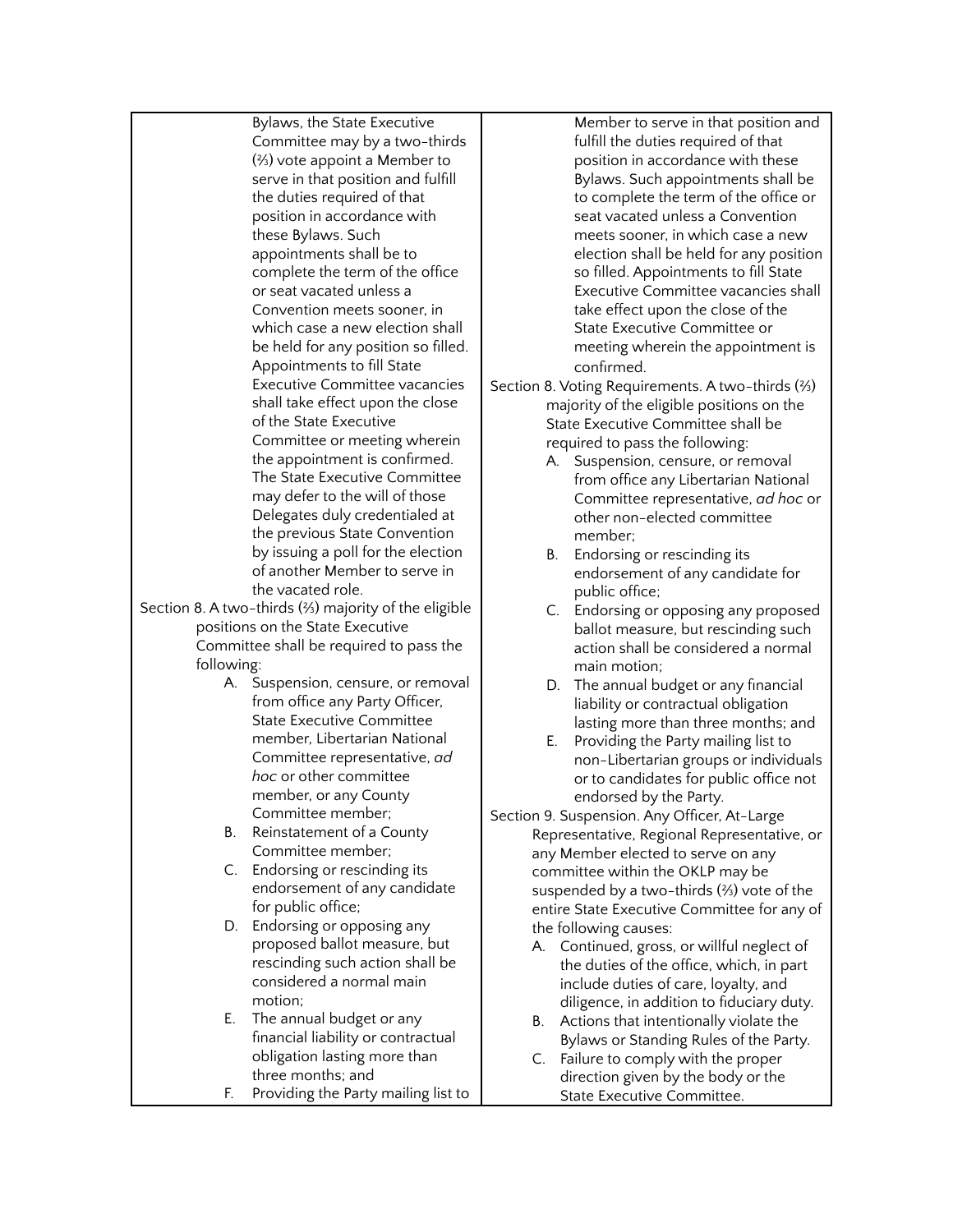| non-Libertarian groups or<br>individuals or to candidates for<br>public office not endorsed by the<br>Party. | Failure or refusal to disclose necessary<br>D.<br>information on matters of OKLP<br>business.<br>Unauthorized expenditures, signing of<br>Е.<br>checks, or misuse of OKLP funds.<br>Misrepresentation of the OKLP and its<br>F.<br>officers to outside persons.<br>G. Actions that directly violate the<br>Statement of Principles or the<br>Non-Aggression Principle.<br>Section 10. Removal From Office. In the event an<br>Officer, At-Large Representative, Regional<br>Representative, or any elected committee<br>member within the OKLP is suspended,<br>The Executive Committee shall within ten<br>(10) days of a suspension hold a Special<br>Meeting to appoint an Investigative<br>Committee.<br>A. The Investigative Committee<br>The Investigative Committee shall<br>1.<br>consist of no less than three<br>Members, who shall have been a<br>Member of the OKLP for at least<br>two years, attended at least two<br>conventions, and are not current<br>members of either the Executive<br>Committee or Judicial Committee.<br>The Investigative Committee shall<br>2.<br>report its findings to the Executive<br>Committee within thirty (30) days<br>of being appointed.<br>Nothing in this section shall be<br>3.<br>construed as prohibiting the<br>Investigative Committee from<br>seeking outside expertise not to<br>exceed a cost specified by the<br>State Executive Committee in the<br>annual budget.<br>The suspended Officer, At-Large<br>В.<br>Representative, Regional<br>Representative, or elected committee<br>member may seek an appeal to the<br>suspension in a separate proceeding.<br>C. If upon review of the Investigative<br>Committee's petition, the Executive<br>Committee rules there is not sufficient |
|--------------------------------------------------------------------------------------------------------------|-------------------------------------------------------------------------------------------------------------------------------------------------------------------------------------------------------------------------------------------------------------------------------------------------------------------------------------------------------------------------------------------------------------------------------------------------------------------------------------------------------------------------------------------------------------------------------------------------------------------------------------------------------------------------------------------------------------------------------------------------------------------------------------------------------------------------------------------------------------------------------------------------------------------------------------------------------------------------------------------------------------------------------------------------------------------------------------------------------------------------------------------------------------------------------------------------------------------------------------------------------------------------------------------------------------------------------------------------------------------------------------------------------------------------------------------------------------------------------------------------------------------------------------------------------------------------------------------------------------------------------------------------------------------------------------------------------------------------------------------------------|
|                                                                                                              | cause for removal, the suspension will<br>be lifted.                                                                                                                                                                                                                                                                                                                                                                                                                                                                                                                                                                                                                                                                                                                                                                                                                                                                                                                                                                                                                                                                                                                                                                                                                                                                                                                                                                                                                                                                                                                                                                                                                                                                                                  |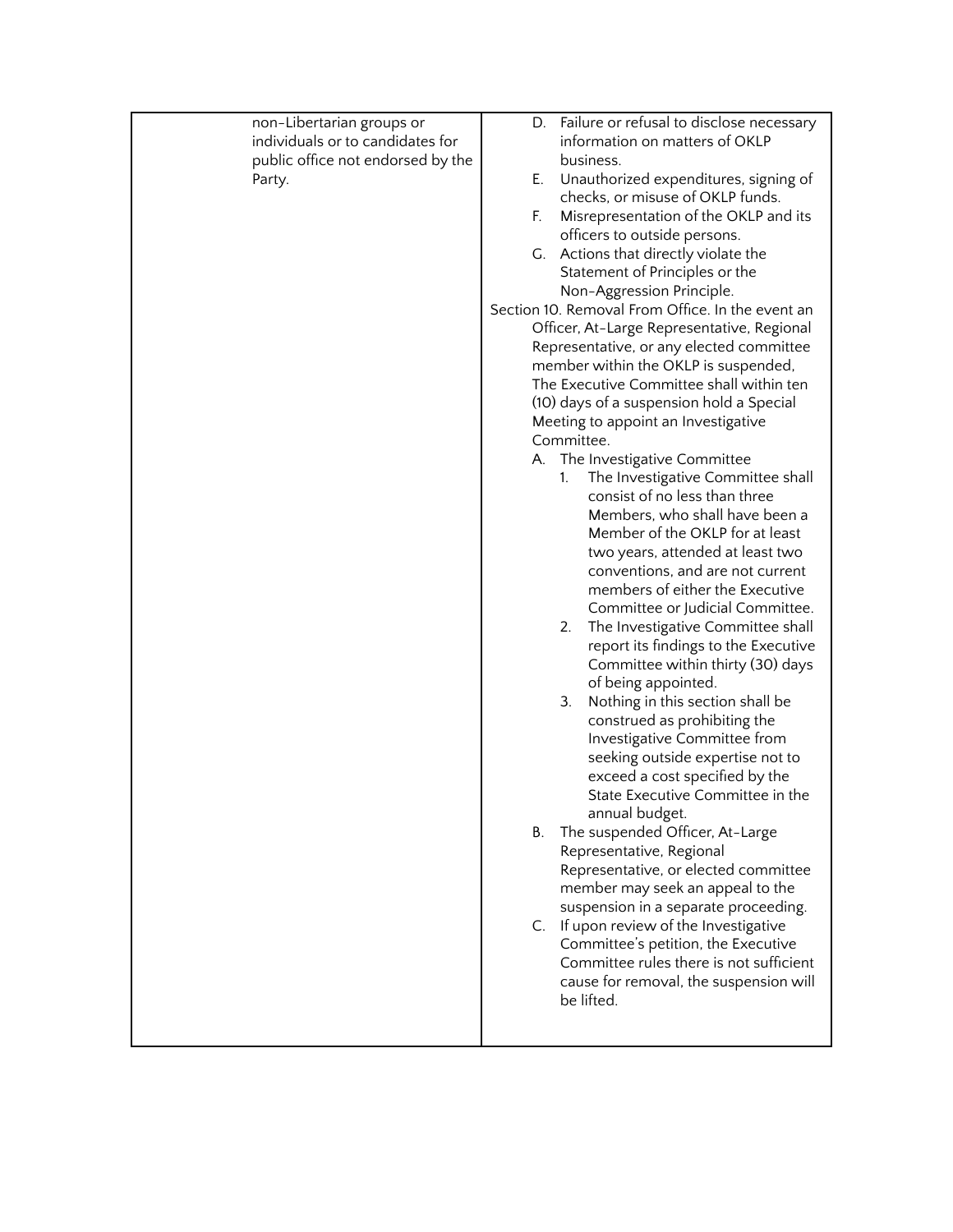# Recommendation 7: **Article V: Membership**

#### REASON

Every year there is inevitably an instance where a Member comes to convention and for one reason or another their voter registration information is not found in the voter database by the Credentials Committee. Until this past year we have not had an official mechanism by which to allow these Members to be seated as delegates though they meet all other criteria to be a delegate. In the past we have mistakenly "suspended the bylaw" to allow those Members to be seated. This past year we corrected that mistake, but inadvertently created a loophole which would allow people who do not qualify under any terms to be seated if approved by a simple majority. This amendment seeks to remedy that.

#### IMPACT

This language clarifies who may be eligible for a waiver of the membership terms to be a delegate at the State Convention. This amendment also clarifies that Members are not required to have any further financial outlays in order to participate in Party business.

#### PROPOSED AMENDMENT

- Section 1. D. Have either paid dues as established by the State Executive Committee -- such dues being eurrent no later than thirty (30) days prior to the start of the State Convention - no later than thirty (30) days prior to the start of the State Convention or hold a Lifetime membership in the OKLP. Unless otherwise provided, the body of a duly called Convention may suspend this rule to allow other Members who may not qualify under this provision to be seated as Delegates at that Convention.
- Section 2. A waiver may be granted by a two-thirds (⅔) vote of the State Executive Committee, or by a majority of the credentialed Delegates at the State Convention if the Oklahoma resident submits a registration change to Libertarian with their respective County Election Board at least thirty (30) days prior to the annual convention, and their registration is not accepted at that time through no fault of their own; the burden of proof shall be on the resident to prove timely submittal.
- Section  $6.$  A Member shall have the right to participate in the official affairs and governance of the Party without any additional monetary encumbrance beyond Dues, as defined in these Bylaws. Such right shall be sacred and inviolate and the willful disregard or abridgment of such right by an Officer or Member shall be deemed sufficient cause for the suspension of such Officer or Member as provided by these Bylaws.